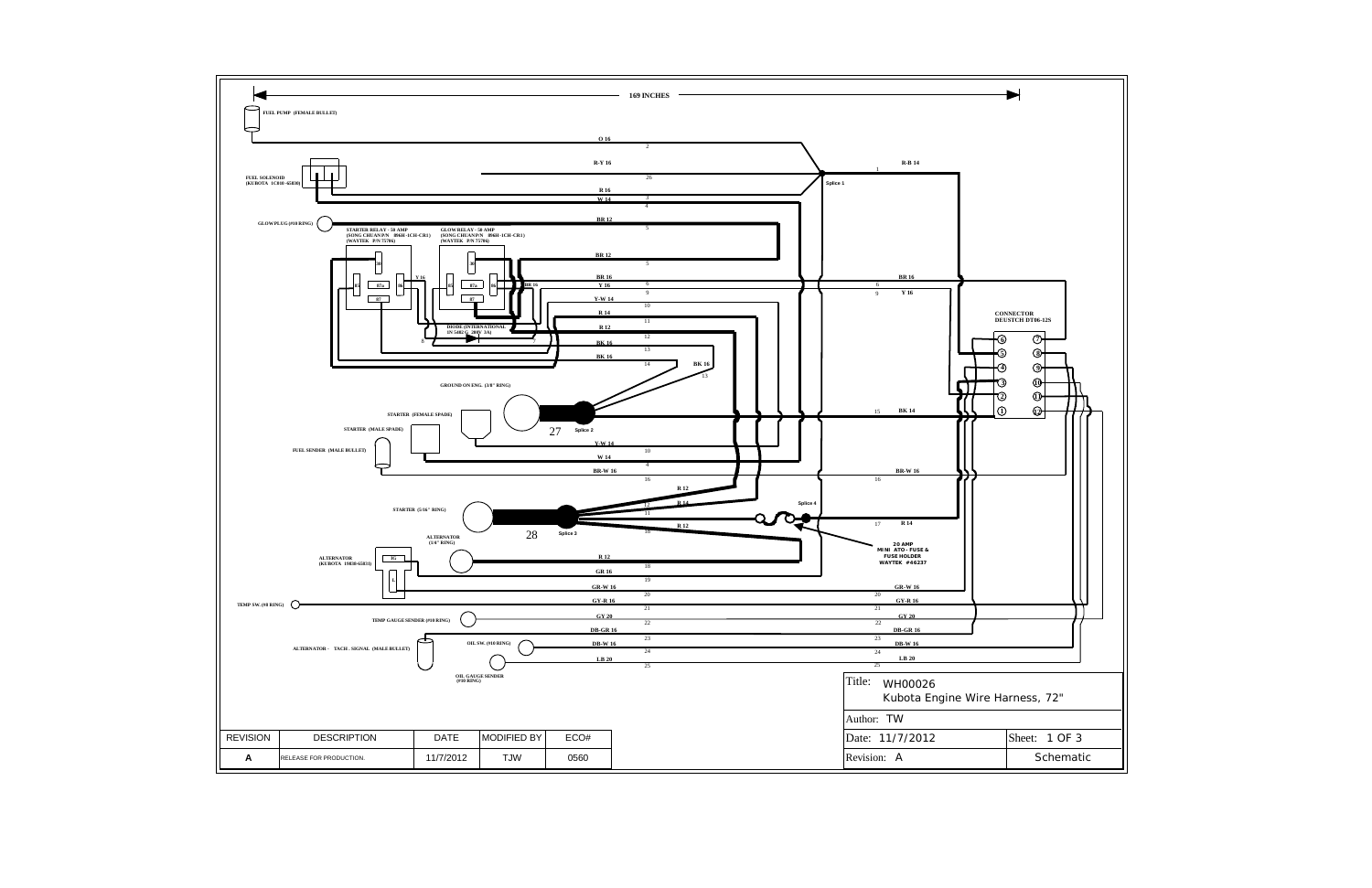| ECO#               | <b>MODIFIED BY</b><br>DATE | <b>DESCRIPTION</b>      |
|--------------------|----------------------------|-------------------------|
| <b>TJW</b><br>0560 | 11/7/2012                  | RELEASE FOR PRODUCTION. |

| arness, 72"   |
|---------------|
|               |
| Sheet: 2 OF 3 |
| Cut Chart     |

| CIRCUIT/<br>COLOR/GAGE  | <b>LENGTH</b><br>(in.) | CONN 1<br>$/$ PIN $#$                   | <b>FROM</b>          | CONN 2<br>/ $PIN#$                      | <b>TO</b>                        | <b>COMMENTS</b>                                                                                       |
|-------------------------|------------------------|-----------------------------------------|----------------------|-----------------------------------------|----------------------------------|-------------------------------------------------------------------------------------------------------|
| $R-B 14 (1)$            | 97.25                  | DT06-12S / 5                            | CONTROL BOX          | SPLICE 1 - 32070* PARALLEL BUTT<br>CONN | SPLICE 1                         | DEUTSCH CONN / * WAYTECH                                                                              |
| BR 16 (6)               | 108                    | DT06-12S / 7                            | CONTROL BOX          | GLOW RELAY / 86                         | <b>GLOW RELAY</b>                | HELLA 12V 40A RELAY (87424B)                                                                          |
| BR 16 (7)               | $\overline{4}$         | DIODE +                                 | DIODE                | GLOW RELAY / 86                         | <b>GLOW RELAY</b>                | HELLA 12V 40A RELAY (87424B) /<br>INTERNATIONAL DIODE ( 1N 5402 G 200V 3A)                            |
| Y 16 (9)                | 108                    | DT06-12S / 2                            | CONTROL BOX          | START RELAY / 86                        | START RELAY                      | HELLA 12V 40A RELAY ( 87424B )                                                                        |
| Y 16 (8)                | $\overline{A}$         | DIODE -                                 | <b>DIODE</b>         | START RELAY / 86                        | START RELAY                      | HELLA 12V 40A RELAY (87424B) /<br>INTERNATIONAL DIODE ( 1N 5402 G 200V 3A)                            |
| BK 14 (15)              | 107.5                  | DT06-12S / 1                            | CONTROL BOX          | SPLICE 2 - PARALLEL BUTT CONN           | SPLICE 2                         |                                                                                                       |
| BR-W 16 (16)            | 102                    | DT06-12S / 8                            | CONTROL BOX          | MALE BULLET TERMINAL - 31761*           | <b>FUEL SENDER</b>               |                                                                                                       |
| R 14 (17)               | 80                     | DT06-12S / 3                            | CONTROL BOX          | SPLICE 4 - PARALLEL BUTT CONN           | MINI ATO FUSE HOLDER             | MINI ATO FUSE HOLDER ( WAYTEK 46025) &<br>COVER (WAYTEK 46026)<br>20 AMP MINIATO FUSE (WAYTEK 462257) |
| GR-W 16 (20)            | 108                    | DT06-12S / 4                            | CONTROL BOX          | KUBOTA CONN 19838-65831 / L             | ALTERNATOR (CHARGE<br>INDICATOR) |                                                                                                       |
| GY-R 16 (21)            | 105(03) / 111(05)      | DT06-12S / 11                           | CONTROL BOX          | #8 RING TERMINAL - 31202*               | TEMP. SW.                        |                                                                                                       |
| GY 20 (22)              | 112                    | DT06-12S / 12                           | CONTROL BOX          | #10 RING TERMINAL - 32202*              | SENDER 3 + 1 TEMP.               |                                                                                                       |
| DB-GR 16 (23)           | 108                    | DT06-12S / 6                            | CONTROL BOX          | MALE BULLET TERMINAL - 31761*           | ALT. TACH SIGNAL                 |                                                                                                       |
| DB-W 16 (24)            | 103(03) / 97(05)       | DT06-12S / 9                            | CONTROL BOX          | #10 RING TERMINAL - 32202*              | OIL SW.                          |                                                                                                       |
| LB 20 (25)              | 103(03) / 97(05)       | DT06-12S / 10                           | CONTROL BOX          | #10 RING TERMINAL - 32202*              | SENDER 3 + 1 OIL                 |                                                                                                       |
| GR 16 (19)              | 24.25                  | SPLICE 1 - 32070* PARALLEL BUTT CONN    | SPLICE 1             | KUBOTA CONN 19838-65831 / IG            | ALTERNATOR ( TACH SIGNAL)        |                                                                                                       |
| R 12 (18)               | 14                     | SPLICE 3 - PARALLEL BUTT CONN           | SPLICE 3             | ALTERNATOR 1/4" RING TERMINAL / B       | ALTERNATOR                       |                                                                                                       |
| R 14 (11)               | 12.5                   | SPLICE 3 - PARALLEL BUTT CONN           | SPLICE 3             | START RELAY / 30                        | START RELAY                      | HELLA 12V 40A RELAY (87424B)                                                                          |
| R 12 (12)               | 12.5                   | SPLICE 3 - PARALLEL BUTT CONN           | SPLICE 3             | GLOW RELAY / 30                         | <b>GLOW RELAY</b>                | HELLA 12V 40A RELAY (87424B)                                                                          |
| W 14 (4)                | 51                     | MALE SPADE TERMINAL - 31710*            | <b>STARTER</b>       | KUBOTA CONN 1C010-65830                 | FUEL SOLENOID (PULL)             |                                                                                                       |
| Y-W 14 (10)             | 23.5                   | FEMALE SPADE TERMINAL - 31713*          | <b>STARTER</b>       | START RELAY / 87                        | START RELAY                      | HELLA 12V 40A RELAY (87424B)                                                                          |
| BK 16 (13)              | 9.5                    | SPLICE 2 - PARALLEL BUTT CONN           | SPLICE <sub>2</sub>  | START RELAY / 85                        | START RELAY                      | HELLA 12V 40A RELAY (87424B)                                                                          |
| BK 16 (14)              | 9.5                    | SPLICE 2 - PARALLEL BUTT CONN           | SPLICE 2             | GLOW RELAY / 85                         | <b>GLOW RELAY</b>                | HELLA 12V 40A RELAY (87424B)                                                                          |
| BR 12 (5)               | 21.5                   | GLOW RELAY / 87                         | <b>GLOW RELAY</b>    | #10 RING TERMINAL - 32202*              | <b>GLOW PLUGS</b>                | HELLA 12V 40A RELAY ( 87424B )                                                                        |
| R 16 (3)                | 37.5                   | SPLICE 1 - 32070* PARALLEL BUTT CONN    | SPLICE 1             | KUBOTA CONN 1C010-65830                 | FUEL SOLENOID (HOLD)             |                                                                                                       |
| 016(2)                  | 40.25                  | SPLICE 1 - 32070* PARALLEL BUTT<br>CONN | SPLICE 1             | FEMALE BULLET TERMINAL - 31768*         | <b>FUEL PUMP</b>                 |                                                                                                       |
| R-Y 16 (26)             | 8                      | SPLICE 1 - 32070* PARALLEL BUTT CONN    | SPLICE 1             | <b>NONE</b>                             |                                  | CONNECT TO R-Y WIRE ON  WHOOO04 FOR USE<br>ON ENGERGIZE TO STOP ENGINES                               |
| BK 8 (27)               | 12.5                   | SPLICE 2 - PARALLEL BUTT CONN           | SPLICE 2             | 3/8" RING TERMINAL                      | ENG. GROUND                      |                                                                                                       |
| R 8 (28)                | 9                      | SPLICE 3 - PARALLEL BUTT CONN           | SPLICE 3             | STARTER 5/16" RING TERMINAL             | <b>STARTER</b>                   |                                                                                                       |
| MINI ATO FUSE<br>HOLDER | $\sim$                 | SPLICE 4 - PARALLEL BUTT CONN           | MINI ATO FUSE HOLDER | SPLICE 3 - PARALLEL BUTT CONN           | SPLICE 3                         | MINI ATO FUSE HOLDER ( WAYTEK 46025) &<br>COVER (WAYTEK 46026)<br>20 AMP MINIATO FUSE (WAYTEK 462257) |